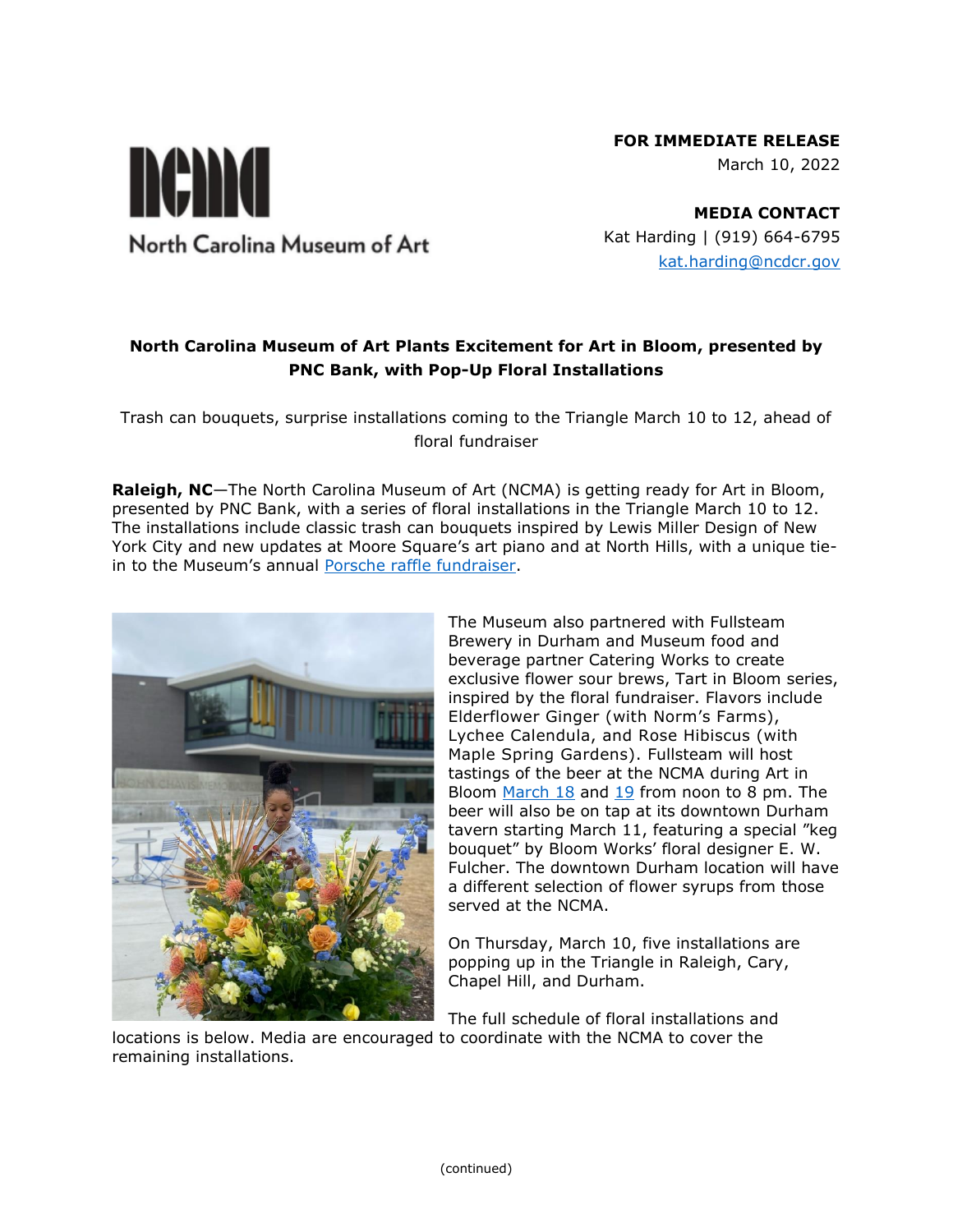## **Thursday, March 10**

- Raleigh Pullen Park Heather Ann Miller, Eclectic Sage
- Raleigh Chavis Park Tiera George, TG Floristry
- Cary Downtown Cary Candy J., Preston Flowers
- Chapel Hill Franklin Street Morgan Howell Moylan, West Queen Studio
- Durham Boxyard RTP Adanna Omeni, 1 Blossom 2 Bloom Floral Design
- Durham Fullsteam Brewery's downtown Durham tavern E. W. Fulcher, Bloom **Works**

# **Friday, March 11**

- Raleigh North Hills Steve Taras, Watered Garden Florist
- Raleigh Moore Square Park Joseph Barnes, CFD, J Duff Designs

## **Saturday, March 12**

Raleigh - North Hills, special [Porsche](file:///C:/Users/kharding1/Downloads/ncartmuseum.org/porsche) installation – Steve Taras, Watered Garden Florist

The public is encouraged to photograph and share the installations on social media by tagging @ncartmuseum and using #NCMAbloom and #PNCartinbloom.

Art in Bloom takes place at the NCMA on March 16– 20. More information, including tickets and events, is available at [ncartmuseum.org/bloom.](https://ncartmuseum.org/series/art-in-bloom-presented-by-pnc/)

#### **Image Captions (top to bottom):**

Pop-up floral installation at Chavis Park by Tiera George, TG Floristry.

Pop-up floral installation in downtown Cary by Candy J., Preston Flowers.

# # #

#### **About PNC Bank**

PNC Bank, National Association, is a member of The PNC Financial Services Group, Inc. (NYSE: PNC). PNC is one of the largest diversified financial services institutions in the United States, organized around its customers and communities for strong relationships and local delivery of retail and business banking, including a full range of lending products; specialized services for corporations and government entities, including corporate banking, real estate finance, and asset-based lending; wealth management; and asset management. For information about PNC, visit pnc.com.

#### **About the North Carolina Museum of Art**

The North Carolina Museum of Art's collection spans more than 5,000 years, from antiquity to the present, making the institution one of the premier art museums in the South. The Museum's collection provides educational, aesthetic, intellectual, and cultural experiences for the citizens of North Carolina and beyond. The 164-acre Museum Park showcases the connection between art and nature through